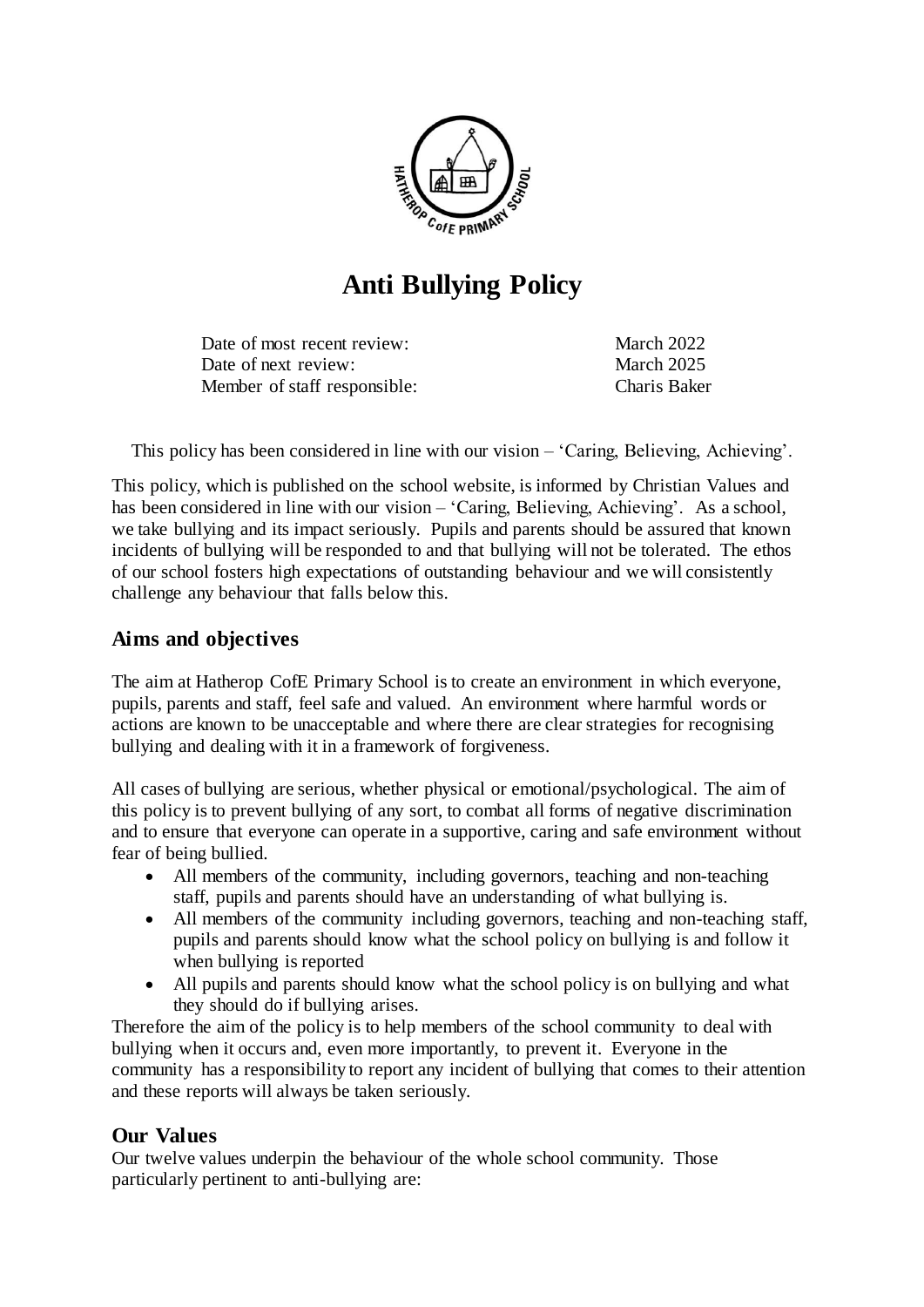- Friendship: all members of the school community are encouraged to offer friendship to one another
- **Forgiveness:** we forgive each other when we make mistakes
- **Encouragement:** we encourage all members of the school community to achieve their potential
- **Truthfulness:** everyone is expected to tell the truth at all times
- **Respect:** we expect members of the school community to respect one another and their property, the wider community and the environment

## **What is Bullying?**

Bullying is unacceptable behaviour used by an individual or group, usually repeated over time that intentionally hurts another individual or group either physically or emotionally.

Bullying can be short term or continuous over long periods of time. Examples of unacceptable behaviour include:

- Physical (including sexual) assault e.g. pushing, kicking, biting or any use of violence
- Verbal e.g. name calling, sarcasm, teasing, spreading rumours, making offensive remarks
- Cyber-bullying e.g. all areas of internet, including using social websites, email, text, messaging, photographs, video, mobile phones
- Emotional e.g. being unfriendly, excluding, tormenting (e.g. hiding books, threatening gestures)
- Indirect e.g. ignoring someone, leaving them out of activities, purposefully not communicating with them or spreading rumours

Bullying may be related to:

- Race
- Gender
- Religion
- Culture
- SEN or disability
- Appearance or health condition
- Home circumstances
- Sexual orientation, sexism or sexual bullying
- Homophobia, Biphobia or Transphobia

Bullying can take place in the classroom, playground, toilets, on residential trips and cyberspace. It can also include bullying of or by school staff and between families in the local community.

Bullying can take the form of inappropriate and discriminatory language. All forms of homophobic, biphobic and transphobic language will not be tolerated and will be clearly challenged as wrong (eg the use of language such as 'gay' and 'lesbian' even when it is not directed towards a particular person or group but used to make remarks to pass a negative judgement eg 'your bag is so gay'). All homophobic, biphobic or transphobic language, even examples that can often be considered as casual, will be challenged.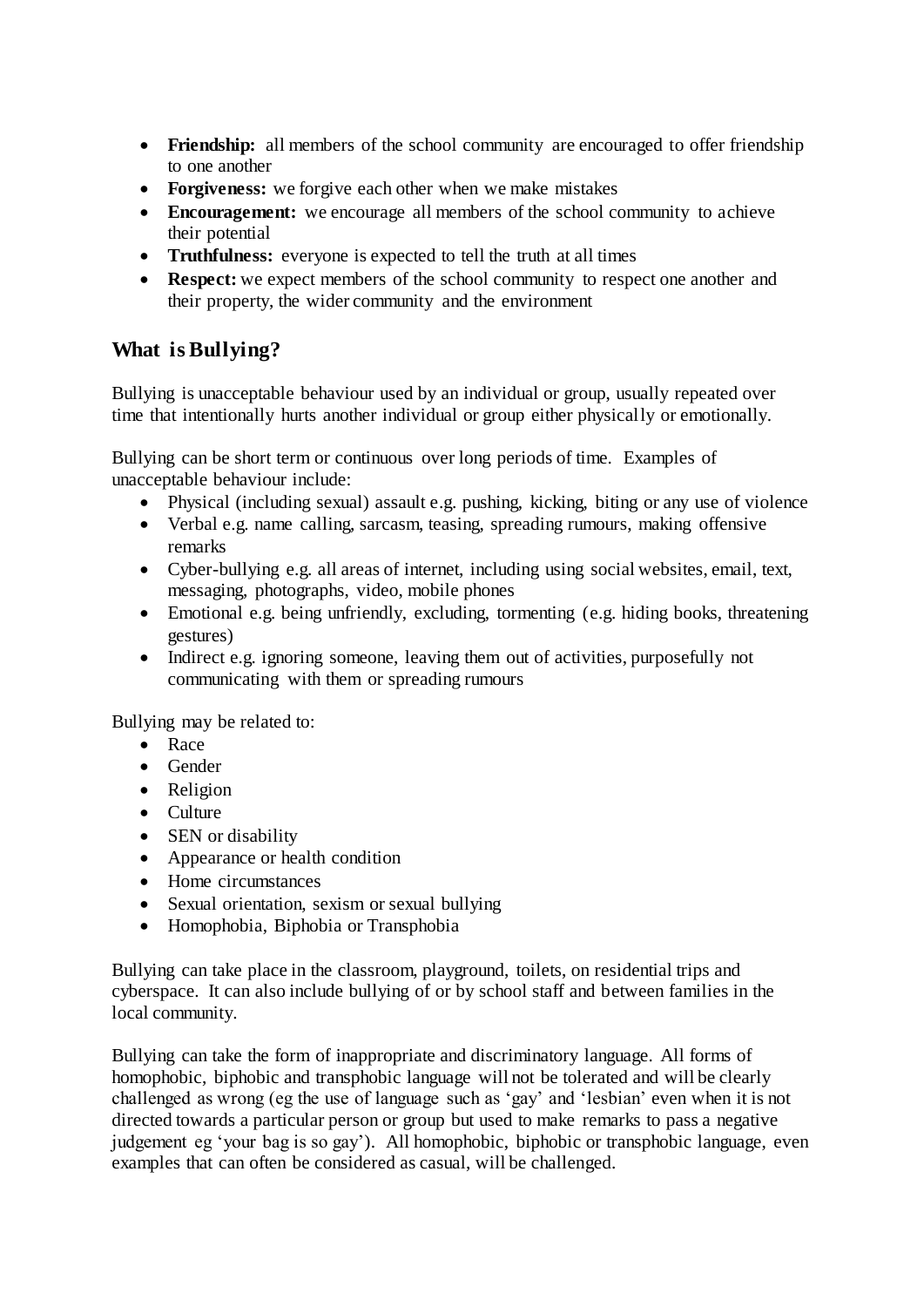## **Bullying is not**

It is important to understand that bullying is not the odd occasion of falling out with friends, name calling, arguments or when the occasional trick or joke is played on someone. It is bullying if it is done several times on purpose. Children sometimes fall out or say things because they are upset. When occasional problems of this kind arise it is not classed as bullying. It is an important part of children's development to learn how to deal with friendship breakdowns, the odd name calling or childish prank. We all learn how to deal with these situations and develop social skills to repair relationships.

# **The Prevention of Bullying**

At Hatherop CofE Primary School we use a variety of methods to support children in preventing and understanding the consequences of bullying through: worship themes and the values teaching; Personal, Social, Health and Economic (PSHE) and Relationships and Sex education (RSE) lessons (including e-safety lessons); Spiritual, Moral, Social and Cultural (SMSC) Curriculum and specific anti-bullying lessons and focus days.

The ethos and values that underpin Hatherop CofE Primary School mean that all staff actively encourage children to have respect for each other. Kind and polite behaviour is regularly acknowledged and rewarded. Staff must reinforce a general message that children do not have to be friends with everyone else, but they must be respectful of everyone else's feelings and be kind to each other. All children sign a Home School Agreement when they start school at Hatherop.

Children are taught that bullying is unacceptable and if a child feels that they are being bullied or know of anyone being bullied, then they are encouraged to tell a member of staff, parent or adult whom they feel they can trust. Children are also consulted through pupil questionnaires and small group pupil discussions.

Staff are vigilant about bullying behaviours challenging unacceptable behaviour and setting standards of acceptable behaviour so that there is a culture of trust and respect. Staff are aware of those children who may be more vulnerable or may be more likely to fall victim to the behaviour of others.

## **Anti-Bullying Week**

One particular means used to help prevent bullying and promote a culture of kindness and respect is through anti-bullying week. Anti-Bullying Week is an annual UK event held in the third week in November which aims to raise awareness of bullying of children and young people, in schools and elsewhere, and to highlight ways of preventing and responding to it. The week aims to raise awareness both within the school community (through specific lessons and collective worship), and the broader community of parents and carers through the newsletter and website and encouraging a competition or project that can be carried out in the home. This week helps to raise awareness, highlight issues and reinforce lines of communication between school and home.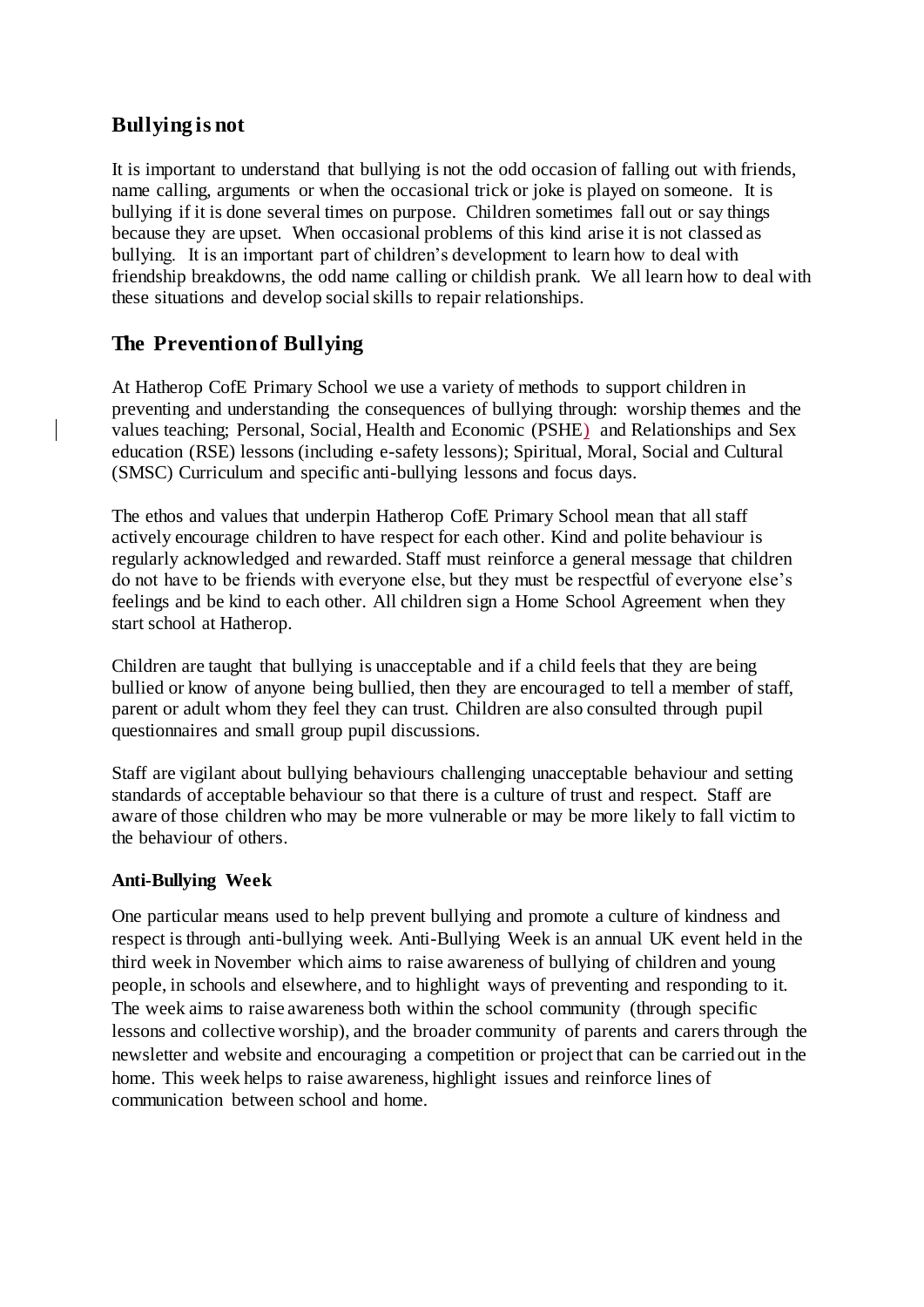## **Procedures for dealing with bullying**

Children are taught that they have a right to feel safe at school and that nobody has the right to make them feel unhappy. If they are being bullied, they are taught to report this to a member of staff or to a trusted adult/parent.

Staff will take all forms of bullying seriously and will respond to all allegations and incidents of bullying. Staff will investigate any incidents where bullying is reported. All those involved will have the opportunity to be heard, staff will take a problem solving approach, avoiding direct closed questions. Staff will do all they can to support the child who is being bullied and to work with the child who has carried out the bullying and to any nonintervening bystanders.

If staff become aware of bullying taking place, they will deal with the issue immediately. This may involve counselling and support for the victim of the bullying and sanctions for the child who has carried out the bullying in line with the school's Behaviour Policy. In more extreme cases, the Head Teacher may contact external support agencies.

If any member of the school community is made aware of instances of bullying, they will report it to the Head Teacher who will investigate.

## **Recording of Bullying incidents**

All incidents or suspected incidents of bullying must be recorded in the School Behaviour Log and reported to the Head Teacher. Parents will be informed as soon as possible. This will include incidents where staff have had to become involved and speak with children and/or where parents have raised concerns regarding bullying. All incidents of bullying will be discussed with all the relevant staff and the parents of the children involved, in order that everyone can be vigilant and that further incidents by the same child/children may be prevented from happening in the future. Incidents of bullying will be discussed with the Governing Board (Safeguarding Governor) where appropriate.

## **The Role of the Head Teacher**

It is the responsibility of the Head Teacher to implement the school's anti-bullying policy and to ensure that all staff are aware of the school policy and know how to deal with incidents of bullying. The Head Teacher reports to the governing body about the effectiveness of the antibullying policy on request and will monitor all reports of bullying. The Head Teacher signs the Home School Agreement stating that the school will let parents know about any concerns or problems regarding their child's behaviour.

## **The Role of Parents**

Parents who are concerned that their child might be being bullied, or who suspect that their child may be the perpetrator of bullying, should contact their child's class teacher immediately. Parents have a responsibility to support the school's anti-bullying policy and to actively encourage their child to be a positive member of the school community. All parents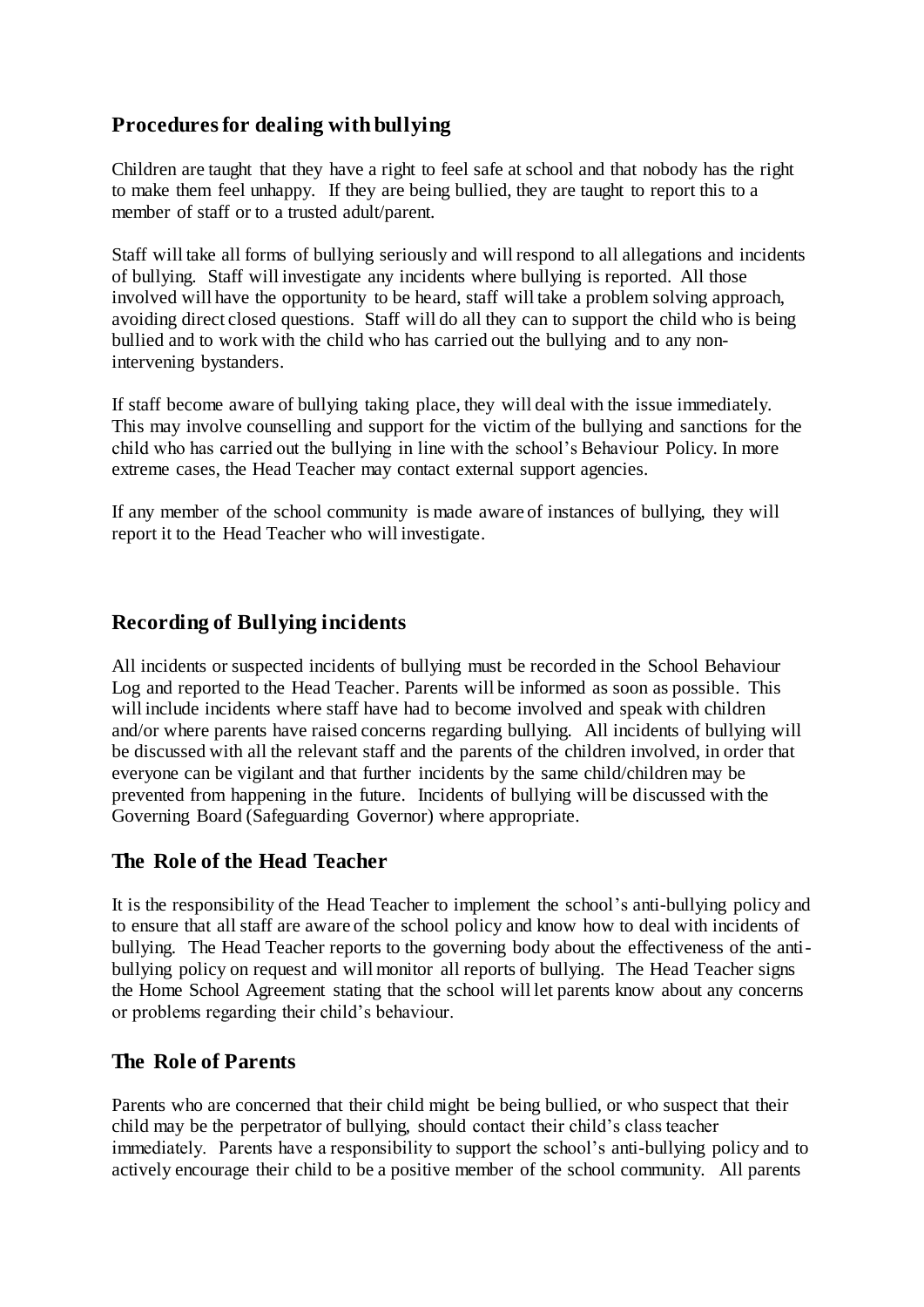sign a Home School Agreement stating that they will support the school in encouraging all children to behave kindly to others at all times both in school and out of school.

## **Other related policies**

This policy is available on the school website and on request from the Head or the Chair of Governors in hard copy. It should be read in conjunction with the following policies:

- Child Protection and Safeguarding Policy
- Cyberbullying Policy
- Equal Opportunities Policy
- Behaviour Policy
- SEN Policy
- PSHE Policy
- Whistleblowing Policy

This anti-bullying document is also compliant with:

- Equality Act, 2010
- SEND Code of Practice 2014: 0 to 25 years
- Preventing and Tackling Bullying: Advice for School Leaders, Staff and Governing Bodies, October 2014
- Keeping Children Safe in Education, DFE, 2018

## **Concerns, Complaints & Compliments:**

We recognise that there may be times when individuals feel that we have not dealt with an incident of bullying well and we would ask that this be brought to the Headteacher's notice. If the Headteacher cannot resolve these concerns informally, individuals can raise their concerns more formally through the school's Complaints Procedure a copy of which may be obtained from the school office.

We would also be pleased to receive compliments – feedback from parents when things have gone well.

## **Additional Information & Support**

| Name of organisation            | Telephone number | Website                          |
|---------------------------------|------------------|----------------------------------|
| Act Against Bullying            | 0845 230 2560    | www.actagainstbullying.com       |
| Anti-bully                      | not available    | www.antibully.org.uk             |
| Anti-Bullying Alliance<br>(ABA) | 0207 843 1901    | www.anti-bullyingalliance.org.uk |
| Anti-bullying Network           | 0131 651 6103    | www.antibullying.net             |
| Beatbullying                    | 0845 338 5060    | www.beatbullying.org.uk          |
| <b>Bully Free Zone</b>          | 01204 454 958    | www.bullyfreezone.co.uk          |